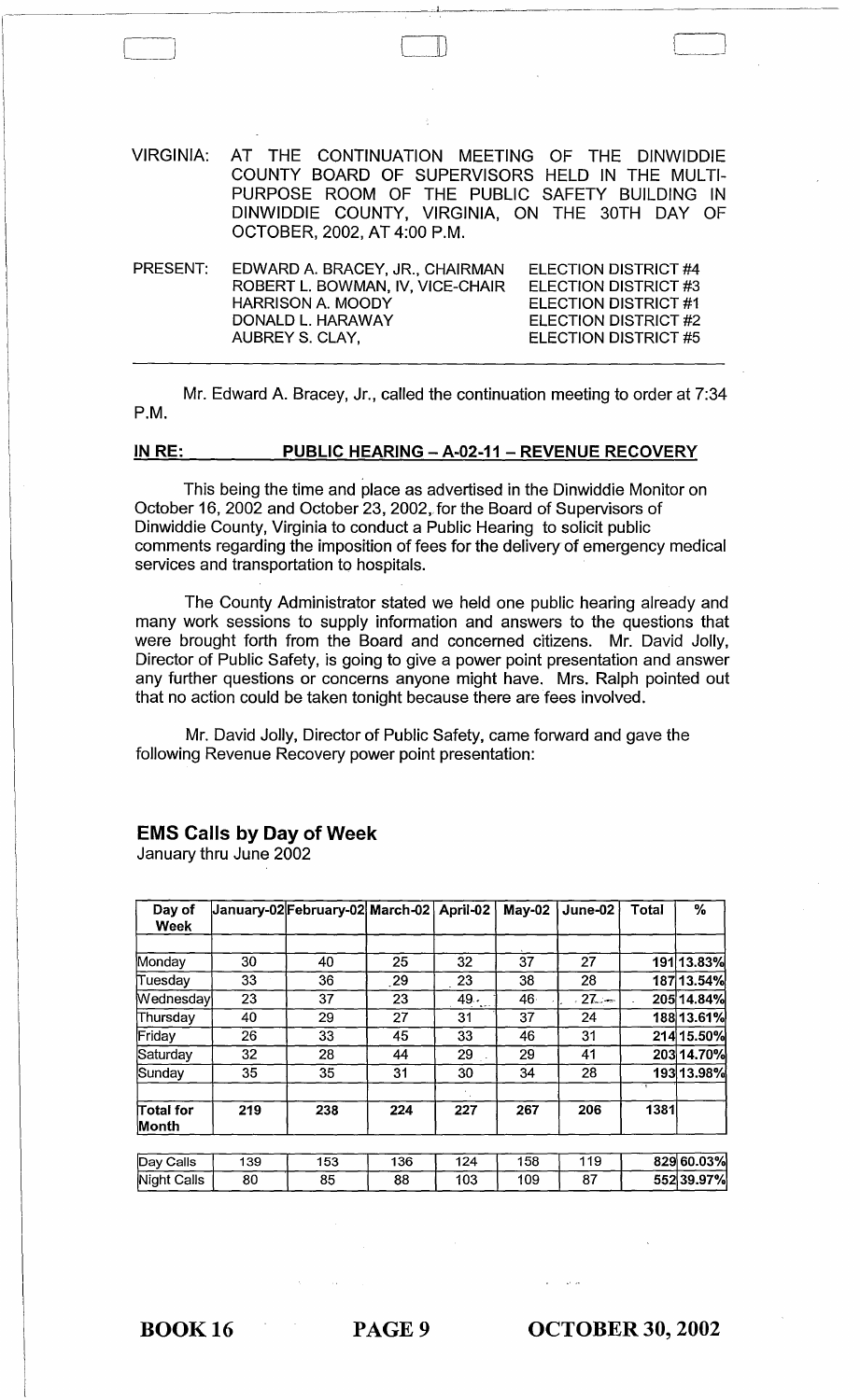# **EMS Calls by Hour of Day**<br>January thru June 2002

| Time of<br>Day            | January                                   | February                 | <b>March</b>   | <b>April</b>               | May               | June                                                                                                                                                                                                                                                                                                                                                               | Total Callsl    | $%$ of<br>Total<br>Calls   |
|---------------------------|-------------------------------------------|--------------------------|----------------|----------------------------|-------------------|--------------------------------------------------------------------------------------------------------------------------------------------------------------------------------------------------------------------------------------------------------------------------------------------------------------------------------------------------------------------|-----------------|----------------------------|
|                           |                                           |                          |                |                            |                   |                                                                                                                                                                                                                                                                                                                                                                    |                 |                            |
| 2400-0059                 | $\overline{7}$                            | 6                        | 6              | 11                         | $\overline{\tau}$ | 4                                                                                                                                                                                                                                                                                                                                                                  | 41              | 2.97%                      |
| 0100-0159                 | $\overline{4}$                            | 5                        | 10             | 4                          | 8                 | $\overline{2}$                                                                                                                                                                                                                                                                                                                                                     | 33              | 2.39%                      |
| 10200-0259                | 5                                         | 6                        | 3              | 6                          | 8                 | 5                                                                                                                                                                                                                                                                                                                                                                  | 33              | 2.39%                      |
| 0300-0359                 | 3                                         | $\overline{3}$           | $\overline{3}$ | $\overline{\mathbf{4}}$    | $\overline{7}$    | 6                                                                                                                                                                                                                                                                                                                                                                  | 26              | 1.88%                      |
| 0400-0459*                | $1.4 \cdot 10^{10}$                       | $-3.3$                   | $-5.5$         | $3 - 1$<br>a.<br>Kabupatèn | $3.221$ $10.27$   | -- 3-5                                                                                                                                                                                                                                                                                                                                                             |                 | $: 1.74\%$                 |
| 0500-0559                 | 6                                         | 7                        | 5              | 7                          | 6                 | 4                                                                                                                                                                                                                                                                                                                                                                  | 35              | 2.53%                      |
| 0600-0659                 | $\overline{7}$                            | 3                        | 10             | $\overline{4}$             | $\overline{7}$    | 8                                                                                                                                                                                                                                                                                                                                                                  | 39              | 2.82%                      |
| 0700-0759                 | $\overline{9}$                            | 9                        | 12             | $\overline{9}$             | $\overline{7}$    | 8                                                                                                                                                                                                                                                                                                                                                                  | 54              | 3.91%                      |
| 10800-0859                | 13                                        | $\overline{7}$           | 14             | 17                         | 11                | 9                                                                                                                                                                                                                                                                                                                                                                  | 71              | 5.14%                      |
| 0900-0959                 | 13                                        | 9                        | $\overline{7}$ | 14                         | 14                | 14                                                                                                                                                                                                                                                                                                                                                                 | 71              | 5.14%                      |
| 1000-1059                 | 16                                        | 14                       | 15             | 9                          | 13                | 10                                                                                                                                                                                                                                                                                                                                                                 | 77              | 5.58%                      |
| 1100-1159                 | 10                                        | 19                       | 8              | 6                          | 12                | 10                                                                                                                                                                                                                                                                                                                                                                 | 65              | 4.71%                      |
| 1200-1259                 | $\overline{7}$                            | 21                       | 13             | 12                         | 19                | 8                                                                                                                                                                                                                                                                                                                                                                  | 80              | 5.79%                      |
| 1300-1359                 | 13                                        | 6                        | 12             | $\overline{7}$             | 13                | 11                                                                                                                                                                                                                                                                                                                                                                 | 62              | 4.49%                      |
| 1400-1459                 | 14                                        | $\overline{13}$          | 15             | 13                         | 15                | $\overline{7}$                                                                                                                                                                                                                                                                                                                                                     | 77              | 5.58%                      |
| 1500-1559                 | 15                                        | 22                       | 6              | 11                         | 14                | 11                                                                                                                                                                                                                                                                                                                                                                 | 79              | 5.72%                      |
| 1600-1659                 | 11                                        | 12                       | 13             | 10                         | 14                | 8                                                                                                                                                                                                                                                                                                                                                                  | 68              | 4.92%                      |
| 1700-                     | $\overline{11}$<br>a.<br><b>本程 - 中心事件</b> | ੁ'18ੋ<br><b>AREA AND</b> | 11<br>terak di | া2                         | 19                | 15<br>$\frac{1}{\sqrt{2}}\sum_{i=1}^{N} \frac{1}{i!} \sum_{j=1}^{N} \frac{1}{i!} \sum_{j=1}^{N} \frac{1}{i!} \sum_{j=1}^{N} \frac{1}{i!} \sum_{j=1}^{N} \frac{1}{i!} \sum_{j=1}^{N} \frac{1}{i!} \sum_{j=1}^{N} \frac{1}{i!} \sum_{j=1}^{N} \frac{1}{i!} \sum_{j=1}^{N} \frac{1}{i!} \sum_{j=1}^{N} \frac{1}{i!} \sum_{j=1}^{N} \frac{1}{i!} \sum_{j=1}^{N} \frac$ | $\psi(t)$<br>86 | 6.23%<br>$-100 - 15 + 100$ |
| 1800-1859                 | 10                                        | 17                       | 9              | 10                         | 12                | 9                                                                                                                                                                                                                                                                                                                                                                  | 67              | 4.85%                      |
| 1900-1959                 | 5                                         | $\overline{I}$           | 10             | 13                         | 12                | 14                                                                                                                                                                                                                                                                                                                                                                 | 61              | 4.42%                      |
| 2000-2059                 | $\overline{7}$                            | 8                        | 11             | 14                         | 14                | 13                                                                                                                                                                                                                                                                                                                                                                 | 67              | 4.85%                      |
| 2100-2159                 | 10                                        | 10                       | 13             | 17                         | 9                 | 6                                                                                                                                                                                                                                                                                                                                                                  | 65              | 4.71%                      |
| 2200-2259                 | 16                                        | $\overline{2}$           | 9              | 9                          | 8                 | 11                                                                                                                                                                                                                                                                                                                                                                 | 55              | 3.98%                      |
| 2300-2359                 | $\overline{7}$                            | 11                       | 4              | $\overline{5}$             | 8                 | 10                                                                                                                                                                                                                                                                                                                                                                 | 45              | 3.26%                      |
| <b>∏otal for</b><br>Month | 219                                       | 238                      | 224            | 227                        | 267               | 206                                                                                                                                                                                                                                                                                                                                                                | 1381            |                            |



# Breakdown of EMS Calls by Postal Districts<br>January thru June 2002

|                  | January | February | <b>March</b>   | <b>April</b> | May | June           |     |
|------------------|---------|----------|----------------|--------------|-----|----------------|-----|
| Blackstone       |         | 4        |                | 2            | 5   | $\overline{2}$ | 21  |
| Carson           | 6       | 5        | 3              | 3            | 6   | 1              | 24  |
| Church Road      | 9       | 14       | 5              | 10           | 8   | 3              | 49  |
| Dewitt           | 8       | 5        | 5              | 12           | 11  | 12             | 53  |
| Dinwiddie        | 32      | 48       | 25             | 35           | 46  | 33             | 219 |
| Ford             | 7       | 4        | $\overline{2}$ | 6            | 7   | 7              | 33  |
| McKenney         | 24      | 15       | 10             | 25           | 35  | 15             | 124 |
| Petersburg       | 102     | 88       | 73             | 109          | 118 | 105            | 595 |
| Prince<br>George | 0       |          | 1              | 1            |     | 0              | 4   |
| Rawlings         | 0       | $\bf{0}$ | 1              | $\mathbf 0$  | 0   | $\bf{0}$       | 1   |
| Stony Creek      | 0       | 4        | $\overline{2}$ | 11           | 5   | 5              | 27  |
| Sutherland       | 15      | 13       | 14             | 9            | 17  | 16             | 84  |
| <b>Wilsons</b>   | 1       | 4        |                | 3            | 3   | 4              | 16  |

**OCTOBER 30, 2002** 

 $\hat{\mathcal{A}}$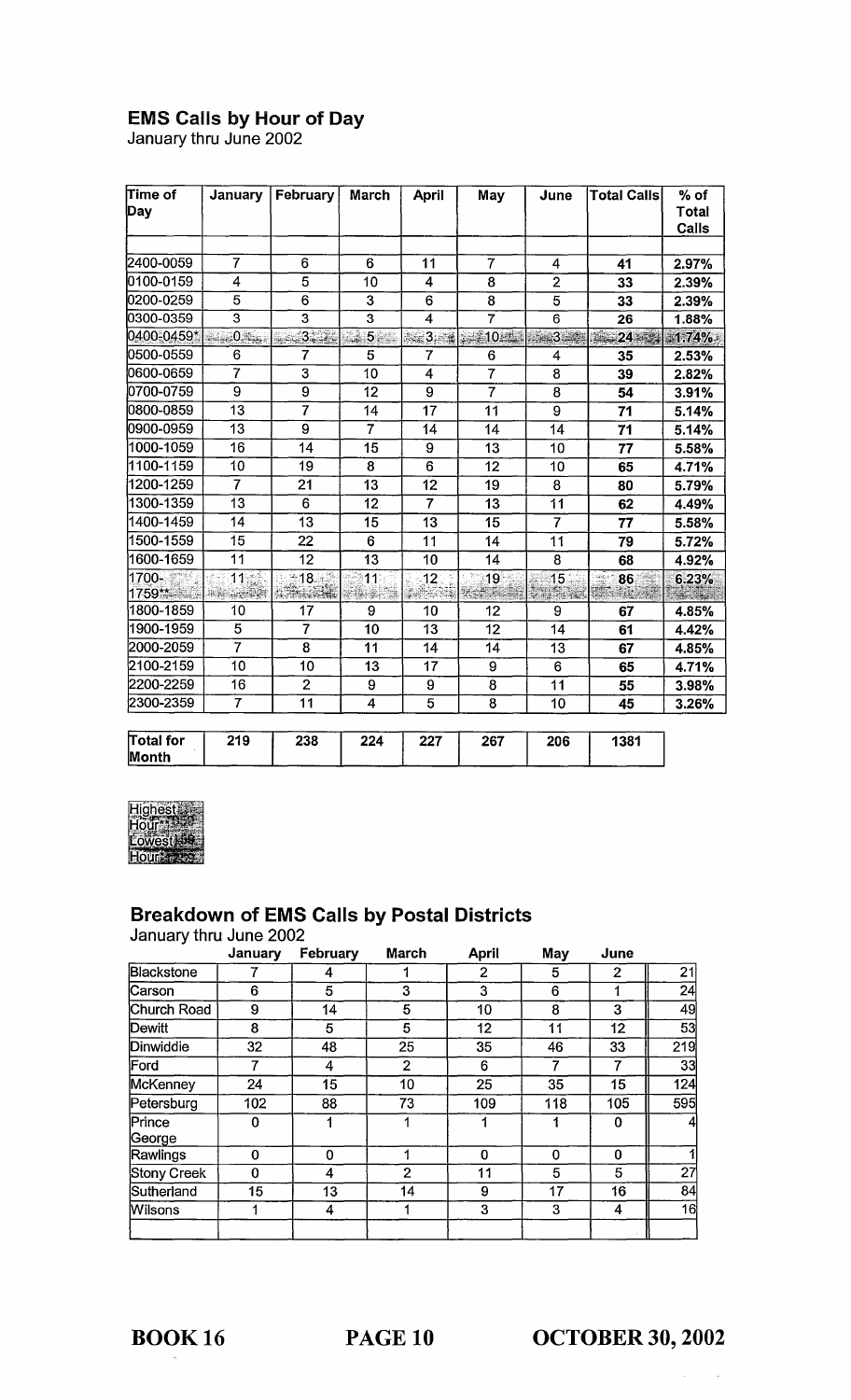| Location call<br>answered from | JANUARY | <b>FEBRUARY MARCH</b> |     | <b>APRIL</b> | <b>MAY</b> | <b>JUNE</b> | <b>Total</b> | $\frac{1}{2}$ |
|--------------------------------|---------|-----------------------|-----|--------------|------------|-------------|--------------|---------------|
| Dinwiddie                      | 144     | 167                   | 147 | 161          | 175        | 131         | 925          | 66.98%        |
| Ford <sup>*</sup>              |         |                       | 0   | 5            | 0          |             | 5            | 0.36%         |
| McKenney                       | 11      |                       | 3   | 3            | 5          | 3           | 30           | 2.17%         |
| Namozine                       | 49      | 58                    | 67  | 48           | 73         | 64          | 359          | 26.00%        |
| Dinwiddie<br><b>Rescue</b>     | 15      | 8                     |     | 10           | 14         | 8           | 62           | 4.49%         |

-I"'

 $\Box$ 

# Location where Ambulance Responded from

\* Ford does not currently have an ambulance housed in their building

### Revenue Recovery Key Points

-All billing for an ambulance transport will go to an individual's insurance company

-If an individual does not have insurance and/or the insurance company determines that the transport was not medically necessary, a bill will be sent to the individual.

## Ability to Pay.

#### DINWIDDIE FIRE & EMS REVENUE RECOVERY

#### ABILITY TO PAY SCALE

| <b>DISC</b> | Consumer       | <b>Consumer</b> | 1           | $\overline{2}$ | 3       | 4         | 5         | 6 (Over)  |
|-------------|----------------|-----------------|-------------|----------------|---------|-----------|-----------|-----------|
|             | Amount         | Pymt. %         |             |                |         |           |           |           |
|             |                |                 |             |                |         |           |           |           |
|             | <b>Enter</b>   |                 |             |                |         |           |           |           |
|             | Amount<br>Owed |                 |             |                |         |           |           |           |
| 0%          | <b>SO.00</b>   |                 | 100% 25,500 | $-34,200$      | 442,900 | 51,600    | 60,300    | 69,000    |
|             |                |                 |             |                |         |           |           |           |
| 5%          | \$0.00         | 95%             | 24.500      | 32,900         | 41,300  | 49,700    | 58,000    | 66,400    |
|             |                |                 |             |                |         |           |           |           |
| 10%         | \$0.00         | .90%            | *23,600     | 31,600         | 39,700  | 47,700    | 55,800    | 63,800    |
|             |                |                 |             |                |         |           |           |           |
| 15%         | \$0.00         | 85%             | 22,600      | 30,300         | 38,000  | 45,800    | 53,500    | 61,200    |
|             | 20% 8 \$0.00   | 80%             | 21,700      | 29,000         | 36,400  | 43,800    | 51,200    | 58,600    |
|             |                |                 |             |                |         |           |           |           |
| 25%         | \$0.00         | 75%             | 20,700      | 27,800         | 34,800  | 41,900    | 48,900    | 56,000    |
|             |                |                 |             |                |         |           |           |           |
| $+30\%$     | \$0.00         | 70%             | 19,700      | 26,500         | 33,200  | $-39,900$ | 46,700    | 53,400    |
|             |                |                 |             |                |         |           |           |           |
| 35%         | \$0.00         | 65%             | 18,800      | 25,200         | 31,600  | 38,000    | 44,400    | 50,800    |
|             |                |                 |             |                |         |           |           |           |
| $-40%$      | \$0.00         | 60%             | 17,800      | 23,900         | 30,000  | 36,000    | #42,100   | 48,200*   |
|             |                |                 |             |                |         |           |           |           |
| 45%         | \$0.00         | 55%             | 16,900      | 22,600         | 28,300  | 34,100    | 39,800    | 45,600    |
| 50%         | <b>SO.00</b>   | 50%             | 15,900      | 21,300         | 26,700  | 32,200    | 37,600. 第 | $-43,000$ |
|             |                |                 |             |                |         |           |           |           |

#### ANNUAL HOUSEHOLD GROSS INCOME / FAMILY SIZE

BOOK 16 PAGE 10 OCTOBER 30, 2002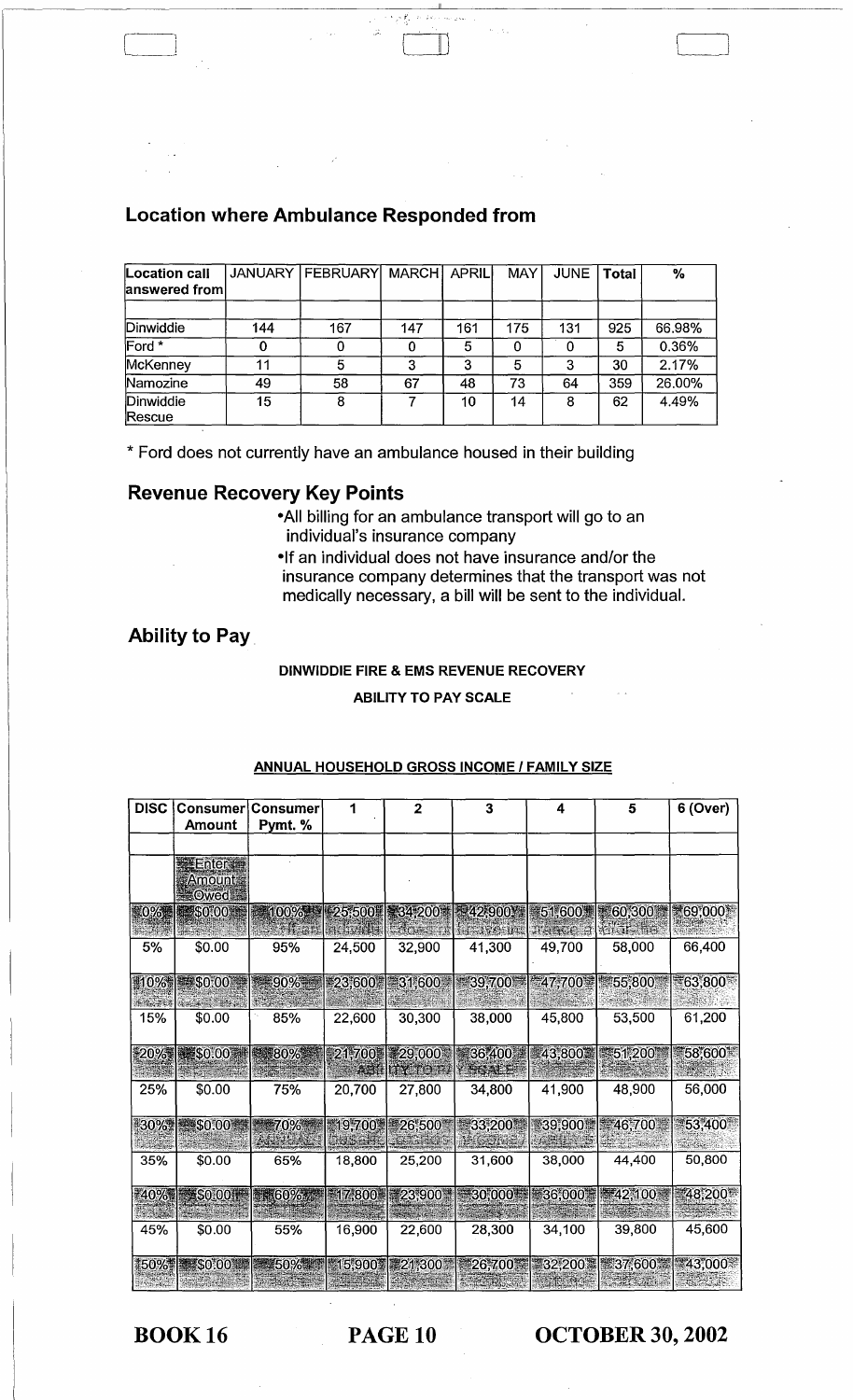| 55% | \$0.00 | 45% | 14,900  | 20,000 | 25,100            | 30,200 | 35,300 | 40,400 |
|-----|--------|-----|---------|--------|-------------------|--------|--------|--------|
| 60% | \$0.00 | 40% | 14,000  | 18,700 | 23,500            | 28,300 | 33,000 | 37,800 |
| 65% | \$0.00 | 35% | 13,000  | 17,400 | 21,900            | 26,300 | 30,800 | 35,200 |
| 70% | \$0.00 | 30% | 12,000  | 16,200 | 120,300<br>Ť      | 24,400 | 28,500 | 32,600 |
| 75% | \$0.00 | 25% | 11,100  | 14,900 | 18,600            | 22,400 | 26,200 | 30,000 |
| 80% | \$0.00 | 20% | 10,100. | 13,600 | 17,000            | 20,500 | 23,900 | 27,400 |
| 85% | \$0.00 | 15% | 9,200   | 12,300 | 15,400            | 18,500 | 21,700 | 24,800 |
| 90% | \$0.00 | 10% | . 8,200 | 11,000 | 13,800            | 16,600 | 19,400 | 22,200 |
| 95% | \$0.00 | 5%  | 7,200   | 9,700  | 12,200            | 14,600 | 17,100 | 19,600 |
| 99% | \$0.00 | 1%  | 6,280   | 8,420  | $\lesssim$ 10,560 | 12,700 | 14,840 | 16,980 |

If a person is unable to pay the fee:

- -Should contact billing company who will investigate the purpose of the bill to see that it has been filed properly,
- -After review, if needed, will have the individual submit the information on the questionnaire and apply the sliding scale, if applicable.
- -Will work with individual in setting up a payment plan.

# Subscription Plan

- ·Plan will cost \$59 per year. The year will be from January to December.
- ·WiII cover everyone in the household.
- ·WiII cover all bills that are not covered by third party insurance.

# Proposed Ordinance

Mr. Jolly stated lastly, is the proposed ordinance. After speaking with several different groups and jurisdictions we are proposing one fee for transport, \$385.00, instead of the original submittal of two fees. We believe this will simplify the process and make it better understood by both the citizens as well as providers.

### AN ORDINANCE AMENDING THE CODE OF DINWIDDIE COUNTY TO IMPOSE A FEE FOR EMERGENCY MEDICAL SERVICES AND TO AUTHORIZE FOR THE COLLECTION OF SUCH FEES

WHEREAS, the Board of Supervisors has appropriated tax revenues for the provision of Emergency Medical Services to the residents of Dinwiddie County;

AND WHEREAS, many of such residents have health plans or insurance that covers the cost of such services;

AND WHEREAS, the Board of Supervisors believes that the revenue recovery of the cost of such emergency medical services is in the best interests of all taxpayers of the County.

BE IT ORDAINED, by the Board of Supervisors under the authority granted to it under §32.1-111.14 of the Code of Virginia that as of 2003, the following fees will be imposed for emergency medical services: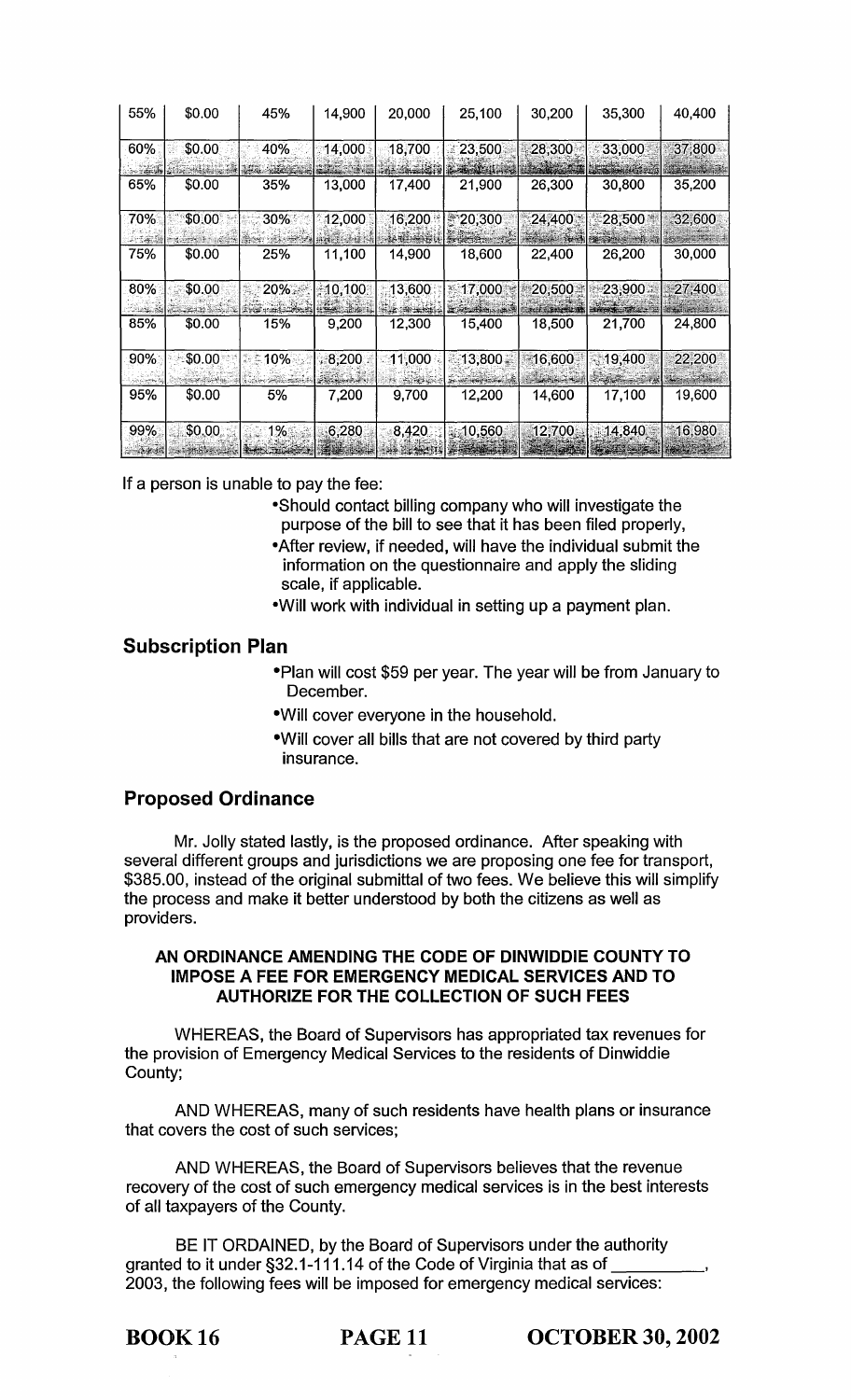#### Basic and Advanced Life Support EMS Transport patient pick-up to hospital Annual Subscription Fee

\$385.00 \$ 7.50 per mile from

#### \$ 59.00

AND BE IT FURTHER ORDAINED, that the County Administrator is authorized to enter into a contract with Diversified Ambulance Billing, Inc. for the billing of such fees on behalf of the County.

.-.-----~~~~~~---~~~~-~---~-----~-~-------~---

 $\Box$ 

These surrounding Cities and Counties have or are in the process of implementing Revenue Recovery.

·Colonial Heights

·Chesterfield County

·Southside Rescue - South Hill

- Petersburg
- ·Nottoway (Currently being implemented)

Mr. Jolly asked the Board members or citizens if they had any additional questions.

Mr. Bracey opened the public hearing.

The following citizens spoke in support of Revenue Recovery:

- 1. Robert Belcher, 26516 Flank Road, Petersburg, Virginia
- 2. Bill Van Gills, 16810 Wilkinson Road, Dinwiddie, Virginia
- 3. Danny Jarrell, 10084 Amber Drive, Virginia
- 4. Jennifer Reese, 20321 White Oak Road, Sutherland, Virginia

The following citizens spoke in opposition to the Revenue Recovery:

- 1. Sheri Roberts, 17314 Old Cryors Road, McKenney, Virginia
- 2. Junious W. Tucker, 20417 Depot Road, McKenney, Virginia

Mr. William Brown, 26016 Troublefield Road, stated a member of his church wants to know if he pays the \$59 subscription fee would that child who does not live in his house but he pays child support and carries them on his insurance policy be covered? Mr. Jolly replied he honestly did not know. But he did feel the subscription fee would cover only the household or address where the person lives. Mr. Jolly stated he would ask the subscription company and let him know.

Mrs. Anne Scarborough, Boydton Plank Road, Dinwiddie, Virginia stated she felt \$7.50 per mile for transporting the patient to the hospital was too high, especially for the southern and western portions of the county. She commented that the Board should reduce the mileage cost to the citizens. Are we going to be hiring personnel with ALS training or will we have to pay to train them? Mr. Jolly stated the county has: 8 Full-time providers, 5 Paramedics 3 Cardiac Technicians; 18 Part-time providers, 5 Paramedics, 6 Cardiac Technicians, and 7 Basic EMT's for a total of 26 providers. The full-time units always have an ALS provider.

Mr. Bracey closed the public hearing.

He asked the Board if they had any comments or questions.

Mr. Moody commented he felt the \$7.50 per mile for transport was rather high too. Mr. Jolly stated we derived that amount from the billing company. That is what Medicaid pays for transporting patients. He asked if the County or the

BOOK 16 PAGE 11 OCTOBER 30, 2002